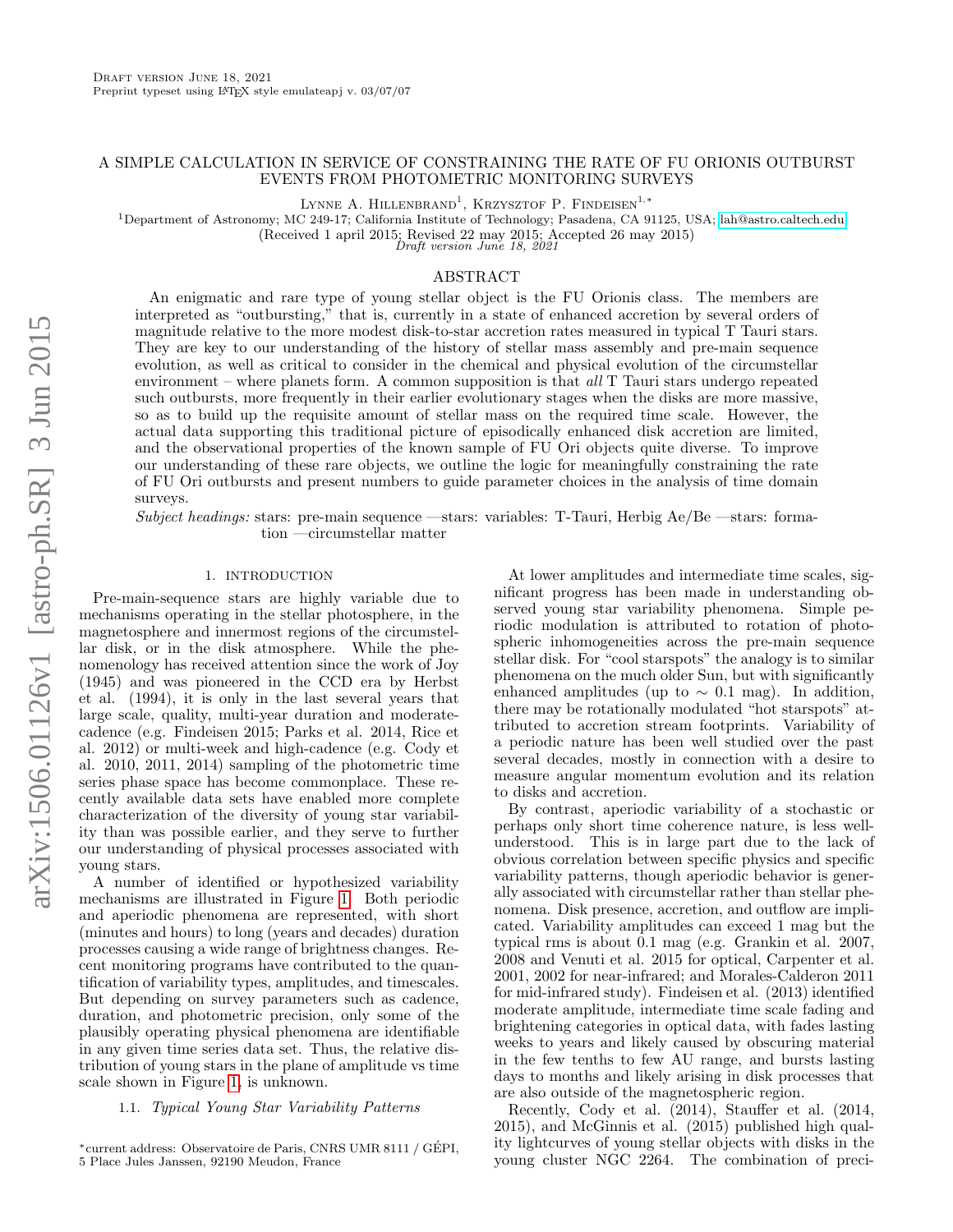

<span id="page-1-0"></span>Fig. 1.— The variability parameter space occupied by empirically recognized phenomena (solid curves) and theoretically hypothesized mechanisms (dashed curves) that operate in young stars. Some phenomena produce relatively symmetric flux variations (e.g. starspots), while others produce fading events (e.g. eclipses, variable extinction) or bursting events (accretion variations). This representation is intended to be schematic only, with any detailed use requiring quantification of the definitions of "amplitude" and of "time scale". The FU Ori stars occupy the upper right of the diagram.

sion, cadence, continuous duration, and wavelength coverage, revealed exquisitely detailed photometric fluctuations that were used to identify the following broad categories of variability:

- Flux dips with periodic or quasi-periodic nature are interpreted as circumstellar dust passing through our line of sight as it orbits, probably near the inner disk. The dust is hypothesized in different scenarios as either entrained in accretion or wind flows between the inner disk radius and the stellar photosphere (explaining "narrow dip" stars) or located in warps in the inner disk regions (explaining "broad dip" stars a.k.a. AA Tau analogs). Flux dips that are aperiodic but repeating also likely related to dust in the accretion flow.
- Brightening events relative to a more steady (but still variable) flux level are intepreted as unsteady mass transfer from inner disks to stars. The accretion flow has either variable flux along, or variable penetration of, a roughly dipolar magnetosphere. These events are aperiodic and there is no corresponding periodic category.
- Phenomena that are rooted in the stellar photosphere include periodic modulation due to temperature inhomogeneities (cool/hot spots) that rotate with the photosphere. Aperiodic events include discrete flares due to coronal-like magnetic activity.

The recent plethora of monitoring data is enabling more detailed and quantitative study of the light curve shapes and the variability time scales (e.g. Findeisen et al. 2015) and amplitudes. The overall direction of work

in the field now, is to tie a mathematical description of typical variability patterns among young stars more directly to the driving physics.

### 1.2. Rare Burst and Rarer Outburst Behavior

Young star bursts and outbursts are indicated in Figure [1](#page-1-0) with amplitudes above ∼1 mag and time scales longer than ∼1 week. The statistics regarding these phenomena currently are quite poorly constrained.

Young stars that undergo repeated outbursts with ∼2- 4 mag amplitudes and characteristic burst timescales of weeks to months are called  $EX \; Lip \; type^1 \; variables$  (Herbig et al. 2001; Herbig 2008; Lorenzetti et al. 2009). V1647 Ori type outbursts are also repeating, with larger ∼4-5 mag amplitudes, and similar or perhaps longer characteristic timescales of up to a year or so (Aspin et al. 2009, 2006). Finally, the FU Ori stars undergo ∼4-6 magnitude brightness increases on time scales of a few months to years (Herbig, 1989) and then decay over at least decades to centuries (empirically) or millenia (theoretically). Because of the long times scales, repeated bursts have not yet been observed among individual members of the FU Ori class.

To explain the moderate-amplitude bursts, there are a number of flavors of instabilties and pulsational behavior in circumstellar disks that have been suggested to lead to variable and possibly cyclic inward mass flow. Figure [1](#page-1-0) also shows the relevant ranges in amplitude and time scale for various models. Magnetic reconnection instabilities are modelled by Lovelace et al. (1995) and Romanova et al. (2002), Rayleigh-Taylor instabilities investigated by Romanova et al. (2004), diffusive instabilities proposed by Goodson & Winglee (1999) and Romanova et al. (2005), and viscous instabilities advocated by D'Angelo & Spruit (2010, 2012). The largest amplitude and longest time scale events are thought to be driven by inner disk instabilities and associated rapid mass accretion, as described in detail below.

The FU Ori outbursts are the most extreme and sustained, while the other burst categories are less extreme but more frequent. Even the stochastically variable burst behavior mentioned above as "typical," is also probably driven by nonsteady or unstable accretion from the inner disk to the star. Thus there is likely a broad continuum of burst behavior. Understanding the frequency of occurence of different types of accretion burst events is important for improving our understanding of stellar mass assembly. However, the balance of influence among these different burst categories on pre-main sequence and disk evolution is currently unknown. For the lower amplitude and more frequent events, rates are currently unstudied. For the higher amplitude and less frequent FU Ori stars, the event rate has been estimated in various ways in previous literature as discussed below, though numbers range over several orders of magnitude.

We focus here on the infrequent, well-defined, large amplitude burst events exhibited by FU Ori stars. The difference between modelling these events and modelling the related EX Lup stars (shorter duty cycle and lower

 $^{\rm 1}$  These objects are sometimes called "EXor type variables" but they are actually named after EX Lup. The EXor notation that has crept into the literature is unfortunate since there is in fact a star EX Ori, but it is a pulsating AGB star.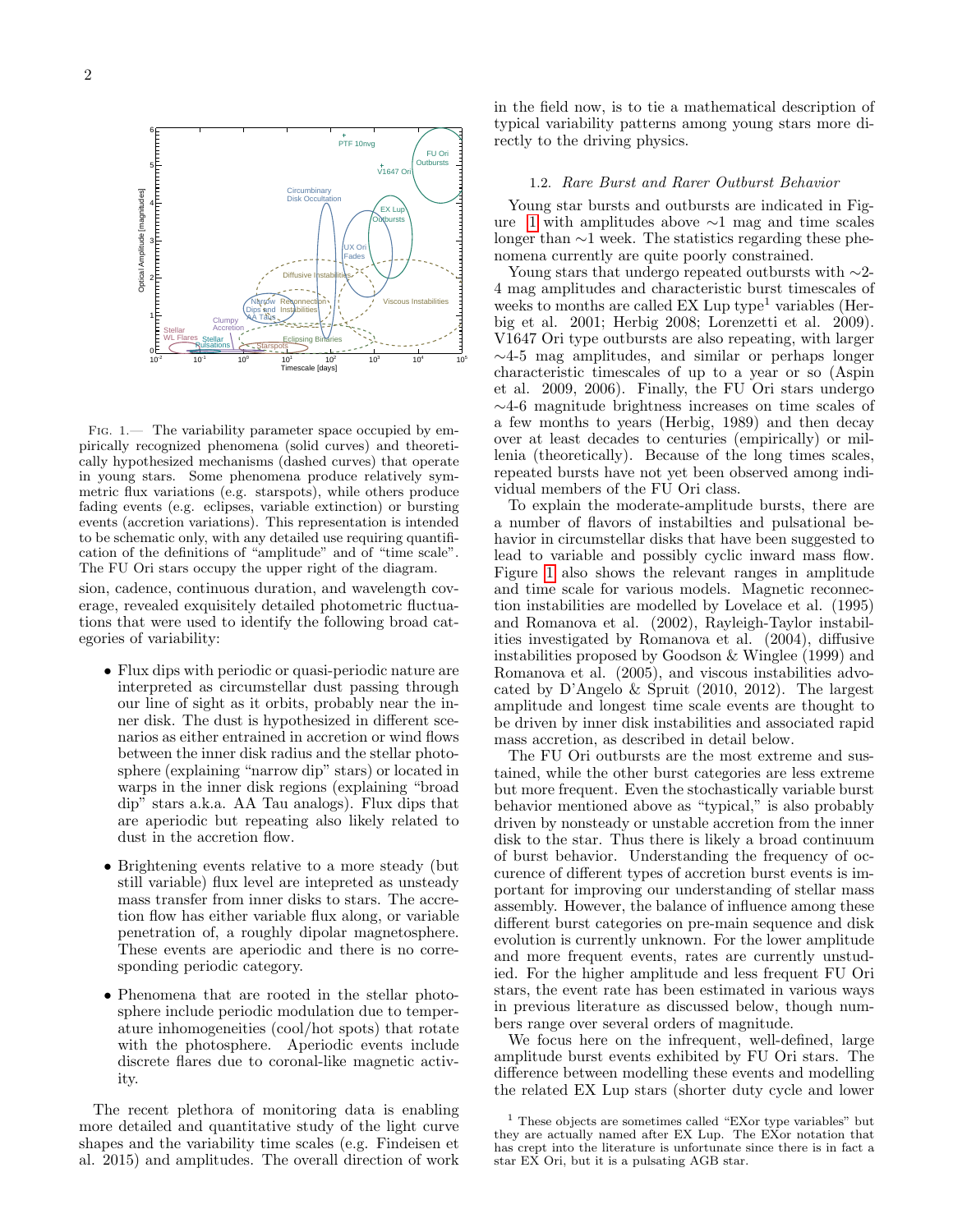amplitude) and V1647 Ori type objects (shorter duty cycle but similar amplitude, with evidence of the contributions of both accretion enhancement and extinction reduction in their brightening) is that the FU Ori stars can be identified for decades after their bursts, whereas the other types of objects must be identified during the weeks to months to year that they are bursting. We leave such an effort to a possible future contribution.

## 2. THE FU ORIONIS CLASS OF OBJECTS

### 2.1. Phenomenology

The FU Ori stars are a very rare group of young premain sequence objects. The prototype FU Ori and the two other defining members of the class, V1057 Cyg and V1515 Cyg have their outbursts summarized from an observational perspective by Herbig (1977), while Larson (1980), Herbig (1989), Hartmann & Kenyon (1985, 1996) discuss more general issues. Vittone & Errico (2005) and Reipurth & Aspin (2010) present recent review material. FU Ori itself, the prototype of the class, was known as an irregular variable star associated with the  $\lambda$  Ori region; it underwent a ∼6 mag outburst in 1936 and has decayed only 0.5-1 mag (where the range indicates the uncertainty in the peak magnitude) since this time. V1057 Cyg was discovered as emission line object  $LkH\alpha$  190 by Herbig (1958) and was presumed a normal T Tauri star until it underwent a 5.5 mag outburst in 1969 thus becoming the second known FU Ori star; its decay is much more rapid, and it is now only 2 mag above quiescence. V1515 Cyg, also a known variable before its outburst, experienced a much slower rise taking a dozen years to reach peak flux around 1980, 4 mag above quiescence, and like FU Ori decayed only very slowly. In each of the above cases, with the source luminosity increasing by factors of hundreds to thousands, the FU Ori outburst illuminated a reflection nebula.

In addition to their outbursts, the FU Ori objects are further distinguished among young stars, in that their optical spectra show unique signatures of early spectral type and low photospheric density, similar to F or G supergiants (Herbig 1977) while near-infrared spectra suggest M supergiants (Mould et al. 1978, Sato et al. 1992, Greene et al. 2008). The spectra are broadened by several tens to roughly one hundred  $\mathrm{km s}^{-1}$ , much faster than the typical absorption line widths of accreting T Tauri stars. FU Ori stars also show spectral features and profiles associated with inflow and outflow processes, such as classical P Cygni line profiles in  $H\alpha$ and purely blueshifted absorption in higher Balmer lines, as well as similar signatures in He, Na D, Ca II H&K, and KI, attributed to winds. X-ray emission is also detected (Skinner et al. 2006). The broad band SEDs of FU Ori stars (e.g. Gramajo et al. 2014) exhibit large infrared excesses due to circumstellar material that is both thermally emitting and viscously dissipating energy from rapid accretion. Important for the disk instability interpretation is the finding by Gramajo et al. (2014) that 80% of FU Ori disks have  $M_{disk} > 0.1 M_{\odot}$ , more massive than any of the disks among the well-studied sample of T Tauri stars in Taurus, and that 90% have accretion rates  $dM_{disk}/dt > 10^{-6}$   $M_{\odot}$  year<sup>-1</sup>, higher than 95% of Taurus T Tauri stars, though for any individual source one of course must be cautious of reported model parameters.

The current census of FU Ori objects numbers only

two dozen at most, some still debatable.

### 2.2. Physical Interpretation

To explain the high-amplitude outbursting FU Ori stars, theoretical models invoking thermal, gravitational<sup>2</sup> , or magnetorotational disk instabilities, and combinations thereof, are proposed (Bonnell & Bastien 1992; Bell & Lin 1994; Clarke & Syer 1996; Kley & Lin 1999; Armitage et al. 2001; Vorobyov & Basu 2005; Boley et al. 2006; Zhu et al. 2009; Martin & Lubow 2014). There are also suggestions of instability triggering through dense cluster or close binary or planet interactions (e.g. Pfalzner 2008; Reipurth & Aspin 2004; Lodato & Clarke 2004).

The FU Ori broad-band SEDs are well-reproduced by the disk models of Zhu et al. (2007, 2008) in which an outburst is driven by gravitational instability and associated magnetorotational instability that extends out to several AU at an accretion rate of  $10^{-5} M_{\odot}$  year<sup>-1</sup> (Zhu et al. 2010). For the thermal instability mechanism (Bell & Lin 1994), by contrast, the outbursting zone is confined to <0.1 AU at  $10^{-5}$   $M_{\odot}$  year<sup>-1</sup> but could reach 1 AU if  $10^{-3}M_{\odot}$  year<sup>-1</sup>; the SED fits of this model are less good (Bell et al. 1995), although the light curves are well matched. The enhanced mid-plane disk accretion rates can be compared to those typically inferred for classical T Tauri stars which are more like  $10^{-8}$  M<sub> $\odot$ </sub> year<sup>−</sup><sup>1</sup> (Gullbring et al. 1998).

In the standard picture (e.g. Hartmann & Kenyon 1996), accretion outbursts are expected to decline in frequency and perhaps amplitude with increasing source age. More recent studies of protostellar accretion history (Vorobov & Basu 2010; Stamatellos et al. 2012, Dunham et al 2014; Bae et al. 2014) include disk instability physics in various ways in simulations, which results in the promotion of fragmentation. Accretion burst behavior can be produced at ages typically well less than ∼1 Myr, in the form of short-lived 1.5 to 2 orders of magnitude enhancement in disk accretion rates. Padoan et al. (2014), conversely, advocate for the importance of variable infall (rather than disk accretion) rates, which are prolonged in their turbulent cloud fragmentation model relative to the more isolated core / envelope / disk models that rely on disk instabilities to build up the stellar mass.

It is widely assumed that FU Ori stars are typical solar-type young stellar objects with central star masses  $\sim$ 0.3-1.5  $M_{\odot}$  and ages <1-2 Myr. The predominant view is that they are Class I type sources, with a significant amount of the luminosity in their quiescent stages coming from envelope infall. Some FU Ori stars, however, are demonstrated Class II type sources such as PTF 10qpf (Miller et al. 2011), which was a routine M3e classical T Tauri star with little or no evidence based on the SED for envelope infall <sup>3</sup>. Empirically, therefore, the

<sup>2</sup> Though not widely recognized, the disk instability model for FU Ori stars was first proposed by Paczynski in 1975, as reported by Paczynski, 1978 and Trimble, 1976.

 $3$  The Gramajo et al. (2014) study identifies  $1/3$  of known FU Ori stars as Class II, but detailed examination shows likely errors in both directions. Most of their Class II designations (BBW 76 excepted) have flat or rising SEDs, as expected for Class I and so-called flat-spectrum sources, and some of their Class I designations (e.g. HBC 722 = PTF 10qpf) include far infrared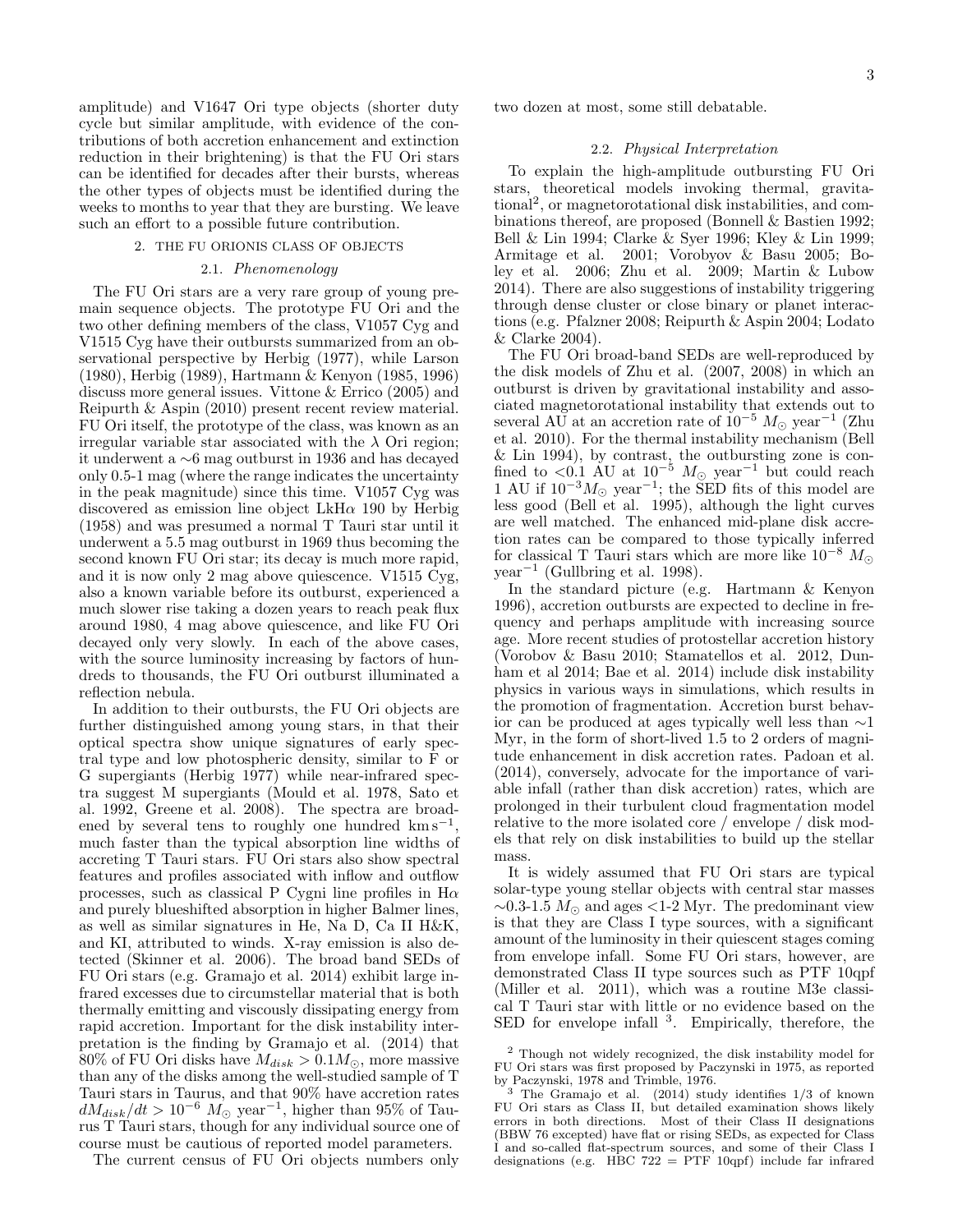episodic accretion behavior appears to continue into the more optically revealed, envelope-free phase of star formation and pre-main sequence contraction, so possibly beyond 1 Myr of age.

# 3. ESTIMATING OUTBURST RATES

The frequency of an astrophysical phenomenon is often derived by considering: the number of detections of a particular category of object, the biases for or against detection as well as the total number of sources in a parent sample from which the categories could be established, information about a relevant time scale. With these values in hand one can arrive at a rate of occurence. A well-understood numerator and a similarly well-defined denominator are required for rigorous statistical assessment.

# 3.1. Previous Approaches to FU Ori Outburst Rates

Herbig (1977) advocated from the relative number of FU Ori stars and regular T Tauri stars known at that time, that the FU Ori outburst rate was  $10^{-4}$  year<sup>-1</sup> star<sup>-1</sup>, and that the phenomenon was recurrent.

Hartmann & Kenyon (1996) estimated the FU Ori outburst frequency assuming the Miller & Scalo (1979) star formation rate within 1 kpc of the Sun, i.e.  $0.01\text{-}0.02 \text{ M}_{\odot}$ per year, and also seem to assume an average mass close to solar, giving ∼0.01 new low mass stars per year. For the census at the time of 5 known outbursts (FU Ori, V1057 Cyg, V1515 Cyg, V1735 Cyg, and V346 Nor) in 60 years within 1 kpc, an integrated outburst rate of 0.08 per year is calculated. Dividing one rate by the other, a typical low mass star thus has ∼10 outbursts. Dividing the T Tauri disk lifetime of  $1 - 10 \times 10^6$  years by 10 outbursts gives one outburst every  $10^{5-6}$  years.

A related McKee & Offner (2010) estimation assumes: the Fuchs et al. (2009) star formation rate within 1 kpc of the Sun,  $8 \times 10^{-3}$  M<sub>☉</sub> per year, and an average mass of 0.5  $M_{\odot}$ , to get 0.016 low mass stars per year capable of outburst. These authors also suggest that 25% of the mass of a star is accreted through such enhanced accretion episodes.

An updated census of outbursting objects by Greene et al. (2008) using the catalog of Abraham et al. (2004) tabulates 18 spectroscopically identified FU Ori stars within 1 kpc; Reipurth & Aspin (2010) provide a more recent compilation. Dividing the number of presently known FU Ori objects by the star formation rate above, a typical low mass star spends ∼1250 years of its life in an FU Ori phase. Although consistent with the Hartmann & Kenyon figure for a 1-century outburst length, the coincidence probably isn't meaningful since the increase in the FU Ori census in the last 15 years is offset by the higher star formation rate assumed.

The above statements are equivalent to saying that the rate of FU Ori outbursts in active star forming regions is approximately  $10^{-5}$  year<sup>-1</sup> star<sup>-1</sup>, independent of whether all T Tauri stars go through such a phase or whether only a subset is prone to outbursts. However, since the population of FU Ori stars is incomplete, this rate is likely an underestimate.

photometry that is significantly confused by other sources in the beam.

Another line of reasoning is that a typical T Tauri star must have a lifetime average accretion rate of  $\sim$  $10^{-6}$   $M_{\odot}$  year<sup>-1</sup> to account for its estimated mass and age. This high average accretion rate combined with the consequently lower-than-expected luminosity of "protostars" led Kenyon et al. (1990) to argue that FU Ori stars were an important mechanism by which much of the time could be spent accumulating mass at low rates and relatively little time at higher rates. If, for example, the star alternates between a quiescent phase of accreting  $10^{-7}$   $M_{\odot}$  year<sup>-1</sup> (higher than typical) and an outburst phase of accreting  $10^{-4} M_{\odot}$  year<sup>-1</sup> (also higher than what is thought typical), then one can account for all the star's accretion if it spends 1% of its lifetime in outburst. Given an assumed typical outburst lifetime of  $~\sim~100$  years, this implies an outburst rate closer to  $10^{-4}$  year<sup>-1</sup> star<sup>-1</sup> is needed, or an even higher  $10^{-3}$  year<sup>-1</sup> star<sup>-1</sup> if the more typical quiescent and outburst accretion rate values of  $10^{-8}$   $M_{\odot}$  year<sup>-1</sup> and  $\sim 10^{-5}$   $M_{\odot}$  year<sup>-1</sup>, respectively, are adopted. Of note is that BBW 76 has been at maximum light since at least 1900 (Reipurth et al. 2002), and V883 Ori since at least 1888 (Cederblad 1946); similar to FU Ori, these stars are not rapidly fading. Thus the actual duration of FU Ori outbursts may be a factor of several longer than what is typically assumed. Under the logic above, the outburst rate needed to reconcile the T Tauri accretion rate vs age problem using the episodic FU Ori outburst model is inversely proportional to the assumed outburst lifetime. Longer duration bursts mean lower rates and, conversely, if we allow for some fraction of shorter duration FU Ori outbursts with lifetimes of only  $\sim$  30 years, then the needed outburst rate is higher by factors of several than the numbers above.

Bae et al. (2014) have recently produced a distribution of accretion rates during the infall and early disk accretion phases up to 1 Myr, based on 2D hydrodynamic models that include heating and cooling. Roughly 26% of the time spent at the infall rate of  $\sim 10^{-5.75}$   $M_{\odot}$  year<sup>-1</sup>, 64% of the time spent at the quiescent disk rate of  $\sim 10^{-7.75}$   $M_{\odot}$  year<sup>-1</sup>, and 10% of the time spent in outburst at  $\sim 10^{-5}$   $M_{\odot}$  year<sup>-1</sup> (their Figure 16). This results in an average accretion rate of  $\sim 1.5 \times 10^{-6}$   $M_{\odot}$  year<sup>-1</sup> over the first <1 Myr, more than enough to accrete the stellar mass using the simple logic above.

The burst rate in these new Bae et al. (2014) models is significantly higher than in previous gravitational instability scenarios where, inferring from their Figure 3, about 24 outbursts in the first 0.3 Myr and only 2 in the next 0.7 Myr are suggested from the more standard models, whereas from their Figure 10 the number of oubursts is higher by at least a factor of two. Converting to an estimated FU Ori rate results in values around  $8\times10^{-4}$  year<sup>-1</sup> star<sup>-1</sup> in the Class I stage, when the envelope dominates the disk extending to about 0.25 Myr by which point the disk mass dominates, then dropping to about  $3 \times 10^{-6}$  year<sup>-1</sup> star<sup>-1</sup> into the Class II stage.

Considering the results of the numerous lines of reasoning above, it is not an exaggeration to say that there is currently a factor of at least 30 range among existing estimates of the FU Ori outburst rate.

#### 3.2. How to Measure the FU Ori Rate Empirically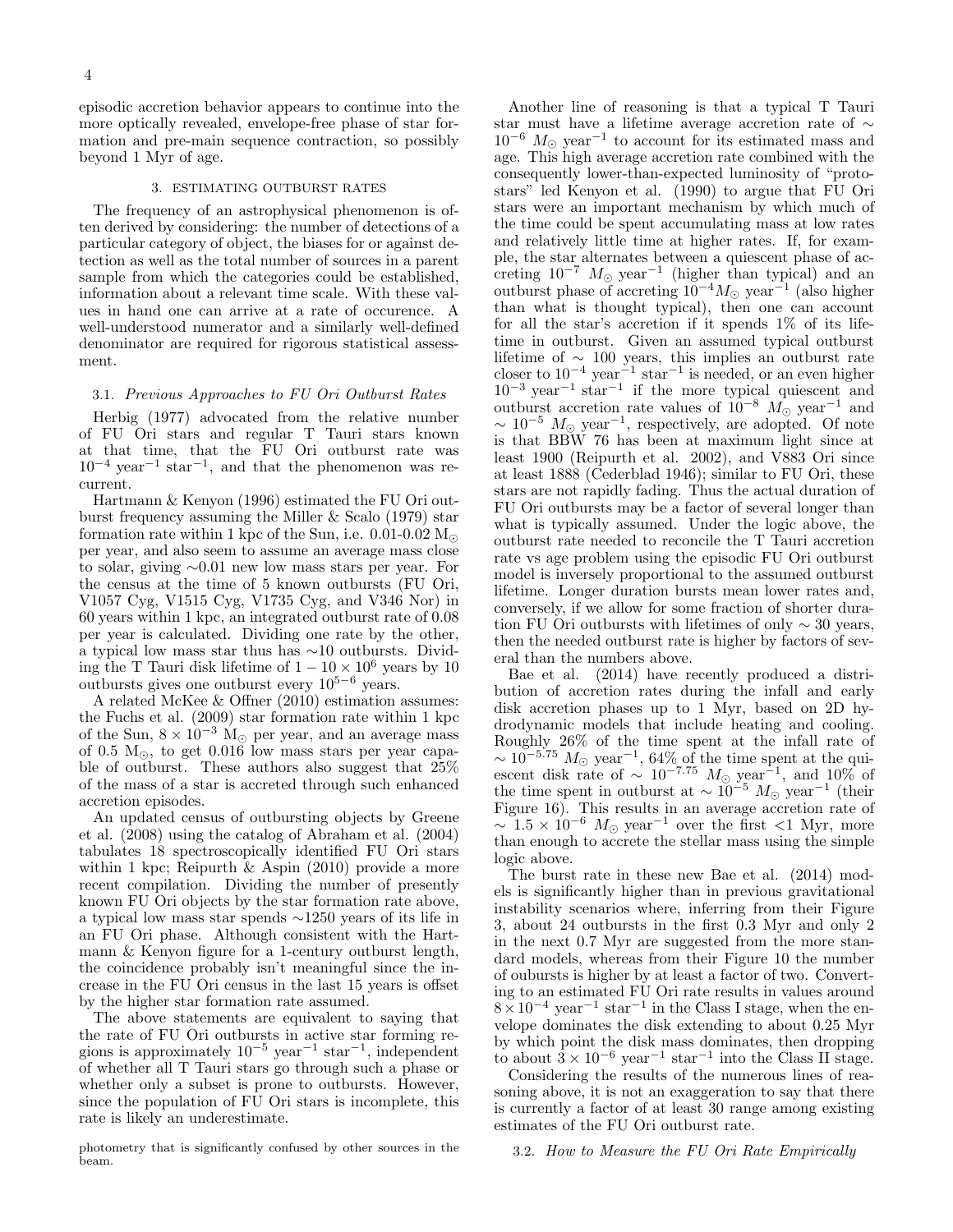

<span id="page-4-0"></span>Fig. 2.— The survey size needed to provide a factor of two constraint on the FU Ori rate at  $90\%$  confidence (C=0.9), with a 90% chance of detecting enough events to establish the constraint  $(R = 0.9)$ . The minimum sample size is plotted as a function of the hypothetical "true" outburst rate  $r_0$ for surveys having time baselines from 1 to 100 years. One may reduce the needed survey size by choosing a longer time baseline, by admitting higher uncertainty than a factor of two, or by requiring a lower confidence than 90%.

One can consider it a reasonable goal to determine the frequency of FU Ori outbursts to within a factor of two. In the calculation that follows, we evaluate an experimental design intended to constrain the rate to a factor of two or better at confidence  $C$ , with a chance of success (i.e., a measure of the risk in carrying out the experiment)  $R$ . Both  $C$  and  $R$  have values in the range  $[0, 1]$ . We assume a region of sky containing a number  $N_{YSO}$  of young stars with disks (massive disks are required in the standard instability scenario for the outbursts) that is monitored over duration  $\Delta t$ . We further assume: that outbursts occur at some average rate  $r_0 = 10^{-\alpha}$  year<sup>-1</sup> star<sup>-1</sup>, that outbursts do not repeat on observable timescales (i.e. less than a century, essentially a constraint on  $r_0 \Delta t \ll 1$  star<sup>-1</sup>), and that any outburst occurring in the monitored interval is detected.

The number of observed FU Ori outbursts is then well modeled by a binomial distribution

$$
P(k|N,p) = \binom{N}{k} p^k (1-p)^{N-k}
$$

which, in our case with probability  $p = r_0 \Delta t$ , becomes

$$
P(N_{event}|N_{YSO}, r_0\Delta t) = {N_{YSO} \choose N_{event}} (r_0\Delta t)^{N_{event}} (1 - r_0\Delta t)^N
$$

The number of FU Ori events that are expected to occur is  $N_{event} = N_{YSO}$   $r_0 \Delta t$  and the number detected would be  $N_{obs} = \epsilon N_{event}$ , where we assume  $\epsilon = 1$  in what follows. The probability of  $n_{obs}$  or more detections  $P(N_{obs} \ge n_{obs})$  is given by the appropriate number of binomial terms,  $\sum_{k=n_{obs}}^{N_{YSO}} P(k|N_{YSO}, r_0\Delta t)$ .

We assume that, in practice, the estimated outburst rate  $r$ , in outbursts per star per unit time, will be inferred from the observations  $N_{obs}$ , for example using  $r = N_{obs}/\epsilon N_{YSO} \Delta t$ . We assume that the uncertainty associated with the measurement  $r$  will be evaluated using the confidence interval formalism. We then ask how large a survey must be to have a high probability of detecting enough outbursts (given fluctuations around the mean true outburst rate  $r_0$ ) so as to produce a tight confidence interval around the measurement r.

Given an observed number of events  $N_{obs}$  and an inferred outburst rate  $r$ , an observer can define a confidence interval  $(r^{\text{lower}}, r^{\text{upper}})$ , where the lower and upper limits on the outburst rate  $r$  are set by the desired confidence level C and by  $N_{obs}$ . For a symmetric confidence interval these limits satisfy the following equalities:

$$
P(n_{\text{obs}} \le N_{\text{obs}}) \equiv B(N_{\text{obs}}, N_{YSO}, r^{\text{upper}}\Delta t) = \frac{1 - C}{2}
$$

$$
P(n_{\text{obs}} \le N_{\text{obs}}) \equiv B(N_{\text{obs}}, N_{YSO}, r^{\text{lower}}\Delta t) = \frac{1 + C}{2}
$$

where in general  $B(n_{\text{obs}}, n, p)$  is the cumulative distribution function for a binomial distribution with  $n$  trials of probability  $p$  that realizes  $n_{obs}$  events.  $B$  is monotonic with respect to all three arguments: holding the other two arguments fixed,  $B$  increases as  $n_{\text{obs}}$  increases, decreases as  $n$  increases, and decreases as  $\tilde{p}$  increases.

For the experiment to have provided a factor of two constraint, a symmetric confidence interval around the nominal measurement  $r$  lies entirely inside the interval  $[r/2, 2r]$ . Thus we need to consider the case where  $r^{\text{lower}} \geq \frac{1}{2}r$  and  $r^{\text{upper}} \leq 2r$ . Substituting into the two equations above and expressing r in terms of  $N_{obs}$ , we want to design the experiment so that it satisfies, with probability  $R$ , the inequalities

$$
\begin{aligned} & B(N_\mathrm{obs}, N_{YSO}, 2 \frac{N_\mathrm{obs}}{\epsilon N_{YSO}}) \leq \frac{1-C}{2} \\ & B(N_\mathrm{obs}, N_{YSO}, \frac{1}{2} \frac{N_\mathrm{obs}}{\epsilon N_{YSO}}) \geq \frac{1+C}{2} \end{aligned}
$$

The adjustable parameters in this experimental setup are the sample size  $N_{YSO}$  and the monitoring interval  $\Delta t$ .

For  $\epsilon = 1$ ,  $B(N_{\text{obs}}^{}, N_{YSO}^{}, 2 \frac{N_{obs}}{\epsilon N_{YSO}})$  is a decreasing function of  $N_{\text{obs}}$ , while  $B(N_{\text{obs}}, N_{YSO}, \frac{1}{2} \frac{N_{obs}}{\epsilon N_{YSO}})$  is an increasing function. Therefore, for reasonable values<sup>4</sup> of  $N_{YSO}$  and C, both these criteria will be satisfied for sufficiently high  $N_{\text{obs}}$ . For a factor of two constraint at  $C = 0.90$ , we typically need  $N_{\text{obs}} \sim 8$  for a broad range of  $N_{YSO}$ .

 $N_Y$ s**orobability**  $r_0 \Delta t$  (not the observed rate r that appears in All that remains is to find the probability that  $N_{\text{obs}}$ will be high enough, as a function of  $N_{YSO}$ . Since  $N_{\text{obs}}$  is drawn from a binomial distribution with  $N_{YSO}$  trials and the preceding paragraphs), this can be done by choosing trial values of  $N_{YSO}$ , finding the minimum number of  $N_{\text{obs}}$  that would give a factor of two constraint on r, and then checking whether the probability of actually

<sup>4</sup> For an example of unreasonable values, let  $N_{YSO} = 2$ . The first condition can be satisfied only if  $N_{\text{obs}} = 1$ , but  $B(1, 2, \frac{1}{4}) =$ 0.9375, so the second condition cannot be satisfied if  $C > 0.875$ .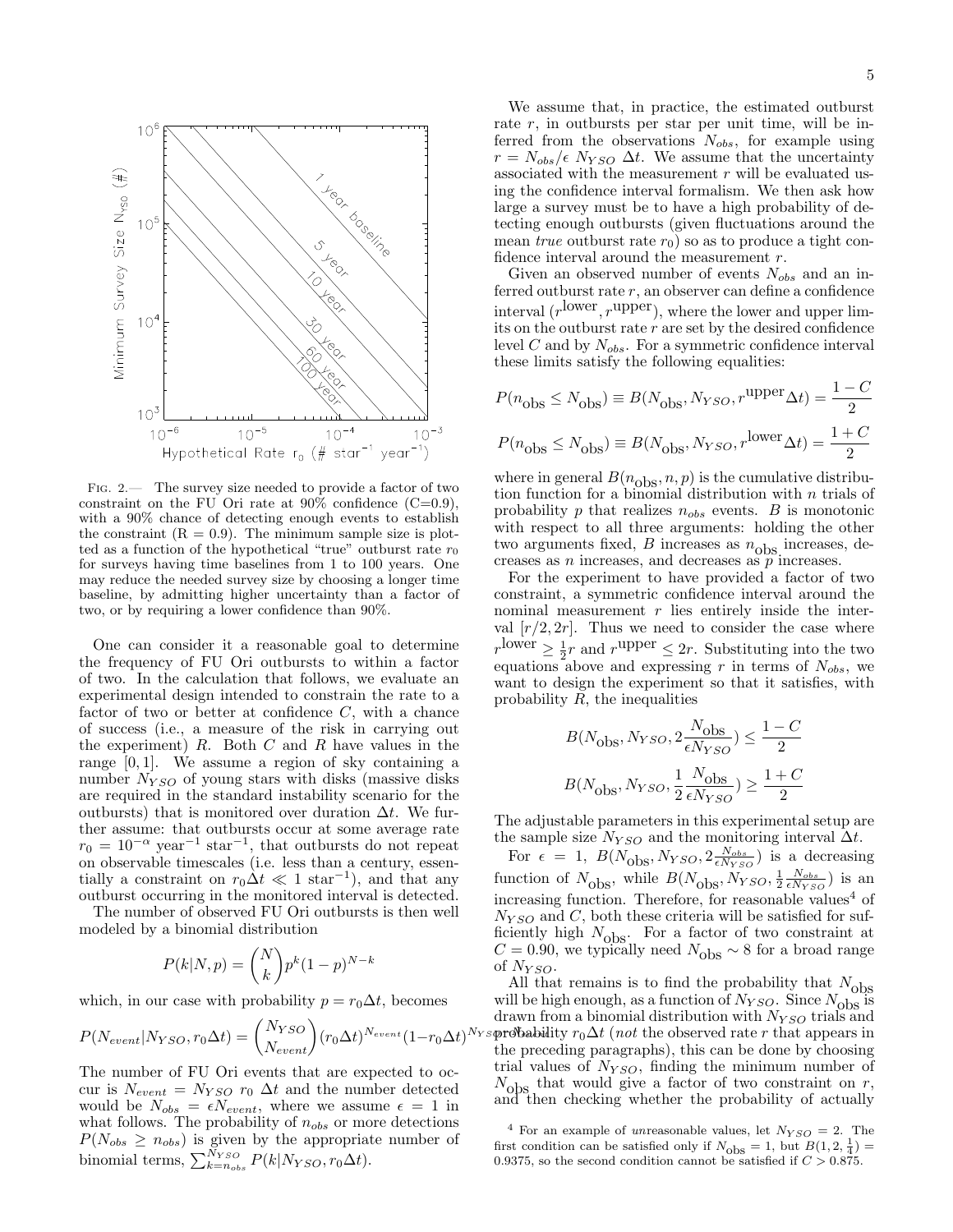observing  $N_{\text{obs}}$  events, given the true rate  $r_0$ , is at least our risk tolerance R. In other words, we predict the results of a future statistical analysis, while integrating over all possible experimental outcomes to which said analysis would be applied. The expressions above are solved simultaneously for the two parameters  $N_{\text{obs}}$  and  $N_{\text{YSO}}$ . The smallest value of  $N_{\text{YSO}}$  for which a solution exists is the minimum survey size.

The trade-offs in parameter space between event rate r, survey baseline  $\Delta t$ , and minimum survey size  $N_{YSO}$ are illustrated in Figure [2.](#page-4-0) The survey size required to probe a given outburst rate is approximately inversely proportional to the available baseline (i.e., the expected event count is approximately constant). A sample of ∼1 million young stars with disks is needed in order to probe outburst rates  $\sim 10^{-5}$  year<sup>-1</sup> star<sup>-1</sup> within a 1 year survey. For longer time baselines, the survey samples can be smaller and still probe the same outburst rate – only  $10^5$ stars are needed for a decade survey and  $10<sup>4</sup>$  for a century baseline in order to probe the same rate as above. We note right away that typical studies today report information on, at best, several thousand accreting young stars, and so can not yet even begin to meaningfully constrain the FU Ori rate on empirical grounds.

Figure [3](#page-5-0) demonstrates the effect of considering different time baselines and outburst rates for samples under  $10<sup>5</sup>$  stars, a reasonable upper limit to the census of "known" young stars within a few kpc. Samples larger than this are required if we aim to measure in a short survey the true FU Ori outburst rate and it is much lower than  $10^{-4}$  year<sup>-1</sup> star<sup>-1</sup>.

Figure [4](#page-6-0) illustrates the impact of altering some of the fixed parameters in the simulations above: the factor of two sensitivity to deviations from the particular outburst rate, and the required probability of a successful experiment. As expected, a larger survey, having smaller statistical fluctuations, provides either a higher probability of meeting specific precision goals for the rate, or better precision on the rate. The bottom panel shows that relative to the factor of two constraint we have specified as adequate, improving our knowledge of the FU Ori rate to a factor of 1.5 requires four times as much survey data while knowledge to only a factor of 3 requires three times less survey data. The top panel illustrates the relative insensitivity of the survey size requirement to the risk of obtaining a less precise result on the rate than the experimental design. In other words, there is little to be gained by increasing the chance that a given survey size will not detect enough FU Ori outbursts to obtain a reliable constraint on the FU Ori rate.

However, even if one sacrifices on quality of knowledge (Figure [4\)](#page-6-0), it is impossible to make useful statements about the FU Ori rate with a survey of fewer than several thousand stars over fewer than several years (Figures [2,](#page-4-0) [4\)](#page-6-0). Considering larger samples, for a survey of 10,000 stars, an outburst rate of  $\sim 10^{-3}$  year<sup>-1</sup> star<sup>-1</sup> can be measured or excluded after a few years, which is a currently possible exercise, while  $10^{-4.5}$  year<sup>-1</sup> star<sup>-1</sup> can be probed after 100 years, also feasible now by including particularly deep historical photographic plate data. A total sample size above  $10^5$  stars would systematically shift the lines to more rapid returns, as would relaxing the requirements of 90% confidence or factor of



<span id="page-5-0"></span>Fig. 3.— Cuts across Figure [2](#page-4-0) that illustrate relationships among parameters for survey sizes consisting of less than  $10^5$ young stars with disks. Top panel shows the outburst rate  $r_0$  for various values of time baseline  $\Delta t$ , while bottom panel shows the time baseline  $\Delta t$  for various values of the outburst rate  $r_0$  probed. Both panels assume the same  $90\%$  chance of constraining the outburst rate to a factor of two.

two knowledge of the rate.

Finally, in Figure [5](#page-6-1) we explore the dependence of our ability to know the FU Ori rate on what the event rate actually is. As expected, the rarer the occurence of FU Ori events, the looser the rate constraint from any given survey. The tip of the plot at low rates and poor degree of knowledge of the rate, corresponds to a 90% chance of detecting at least one FU Ori event in the survey (in this case  $10^4$  stars sampled over 30 years).

# 4. APPLICATION TO MODERN SURVEY DATA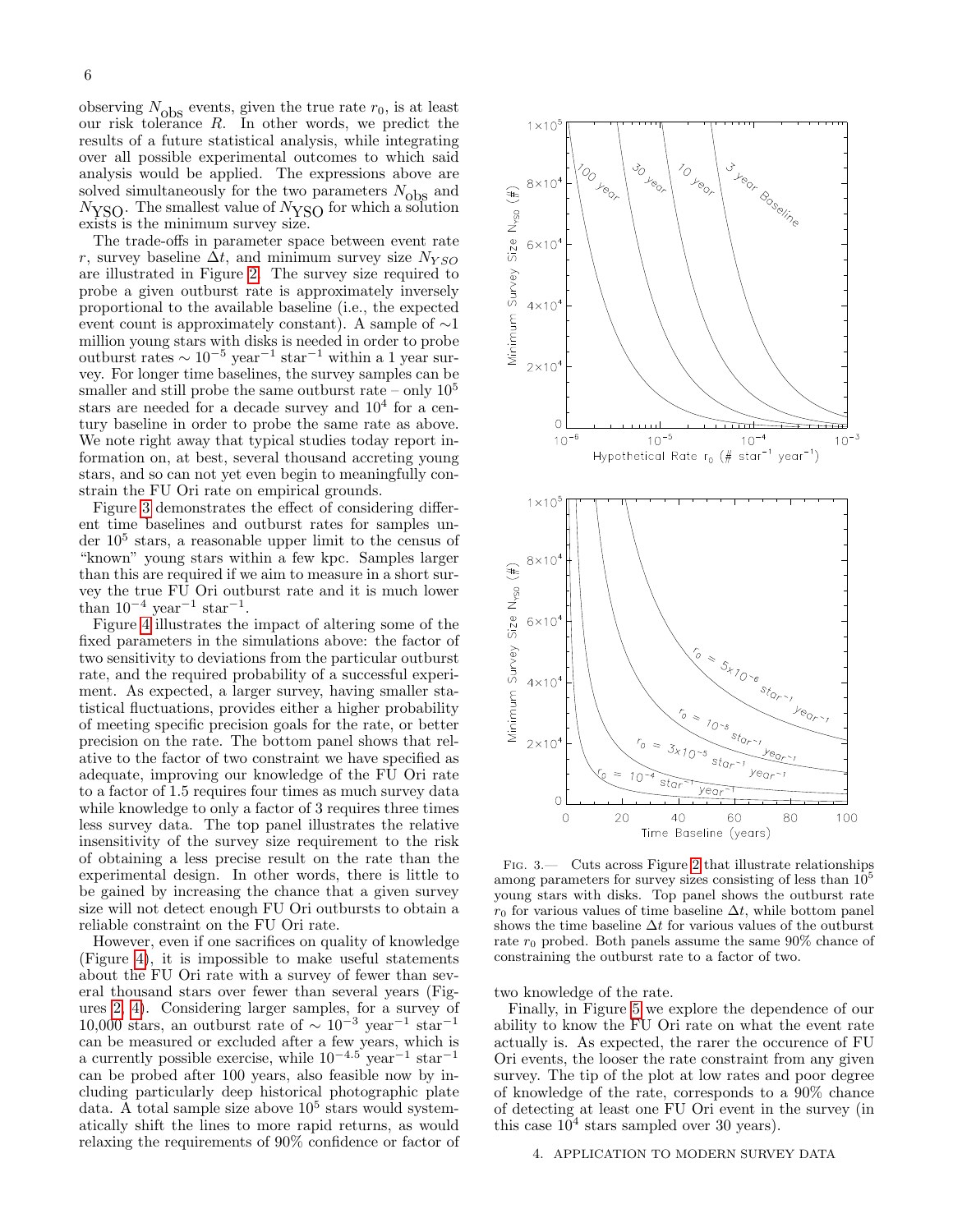

<span id="page-6-0"></span>Fig. 4.— For a 30 year baseline and an outburst rate of  $10^{-4}$  year<sup>-1</sup> star<sup>-1</sup> (i.e.  $r_0 \Delta t = 3 \times 10^{-3}$ ), the survey size needed to detect a factor of two deviation from the hypothetical outburst rate, at 90% confidence  $(C = 0.9)$ , and 90% of the time  $(R = 0.9)$ . Required survey size is plotted as a function of (top panel) the probability  $R$  that the survey will achieve the confidence bound, and (bottom panel) measurement precision on the hypothetical outburst rate. Larger surveys provide either higher probability of meeting specific precision goals on the rate, or better precision on the rate. Approximately 3500 stars are needed for factor of two precision on the rate (bottom panel) at 90% confidence (top panel) for this time baseline and true outburst rate.

Increasing interest in young star variability mechanisms has led to more and larger (both wider field and longer duration) as well as often multiwavelength time series data sets. The value of the earliest possible first epoch observation is considerable, as illustrated in Fig-



<span id="page-6-1"></span>Fig. 5.— Dependence of our degree of knowledge of the FU rate on the rate itself. Simulation results are shown for a survey of  $10^4$  stars over a 30 year baseline (same as Figure [4\)](#page-6-0) assuming an experimental goal of obtaining a factor of two constraint on the FU Ori rate at  $C = 90\%$  confidence, and that we tolerate an  $R = 90\%$  chance of detecting enough sources to actually get the required constraint (as elsewhere in this paper). At tip of the plot where the constraint is reduced from a factor of two to nearly a factor of 5, the probability of detecting at least one outburst for this sample size over this survey duration is exactly 90%. For higher event rates we would detect more outbursts and would improve our knowledge of the rate.

ure [2.](#page-4-0) Access to a 100 year baseline would mean either a reduction in the number of stars needed in the survey, or an improvement on the limit able to be placed on the FU Ori rate – both by the same factor of 100 – relative to a 1 year baseline survey.

In practice, an automated comparison of two fields at widely separated epochs would select stars with measured magnitudes that differed by some threshold  $\Delta m$  as candidate FU Ori objects, to be confirmed or rejected by follow-up observations. The actual magnitude increase  $\Delta M$  to which such a strategy is complete is always larger than  $\Delta m$  because of measurement errors in the photometry at each epoch. Let a star have a true magnitude  $M_1$ in epoch 1 and a true magnitude  $M_2$  in epoch 2. Let the star have observed magnitudes  $m_1$  and  $m_2$  that can be modelled by Gaussian random variables with respective means  $M_1$  and  $M_2$  and variances  $\sigma_1^2$  and  $\sigma_2^2$ . The magnitude difference is then also a Gaussian random variable with mean  $M_2 - M_1$  and variance  $\sigma_1^2 + \sigma_2^2$ . In this model,  $m_2 - m_1 > (M_2 - M_1) - 1.282\sqrt{\sigma_1^2 + \sigma_2^2}$ . with 90% probability. A survey with a cutoff  $\Delta m$  for identifying an outburst detection will be 90% complete to outbursts with amplitude larger than  $\Delta m + 1.282\sqrt{\sigma_1^2 + \sigma_2^2}$ .

In an actual data analysis, the value of  $\Delta m$  can be chosen arbitrarily based on the expected outburst amplitude and the quality of the available photometry. Statistical outliers based on photometric errors are a minor con-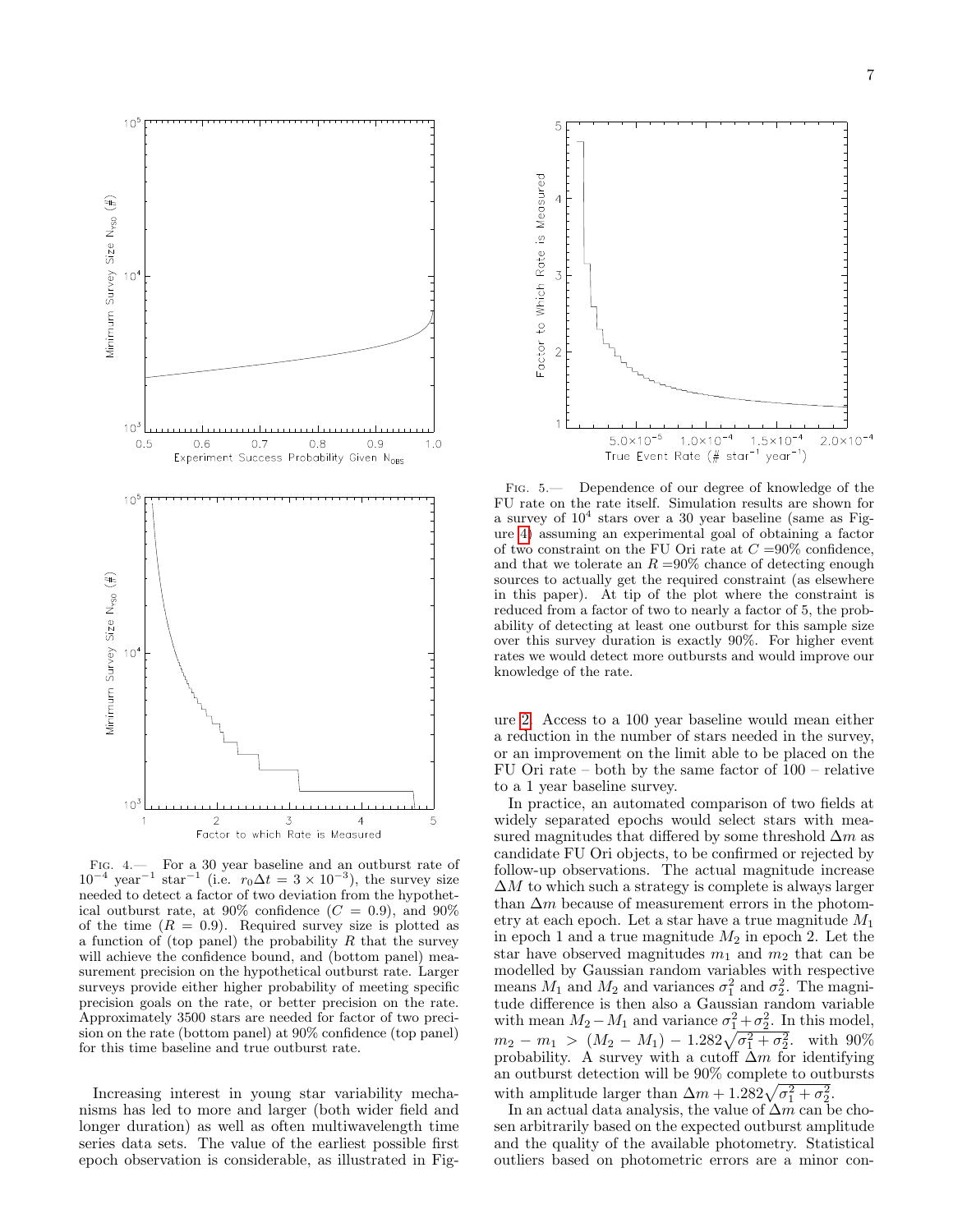taminant even if one targets only the weaker outbursts. For  $\Delta M$  of 2 mag and poor photographic photometry such as  $\sigma_1 = 0.3$  mag,  $\Delta m = 1.46$  mag with a statistical false positive rate of  $3 \times 10^{-4}$  star<sup>-1</sup>. Raising the magnitude threshold, for example to exclude astrophysical false positives drawn from the large variety of young star and other types variables that show shorter-term variations at the roughly 2 mag level, would effectively increase the sample size needed to ensure good statistics.

### 4.1. Recent Results on High Amplitude Outbursts

Attempting to address the FU Ori rate problem, Scholz (2012) used the near-infrared 2MASS-UKIDSS  $\sim$ 8-year baseline to investigate several hundred stars and Scholz et al. (2013) used the mid-infrared Spitzer-WISE 5 year baseline to compare photometry of several thousand stars. Consequently, as clearly illustrated in Figure [2,](#page-4-0) they could constrain the FU Ori rate to only much higher values (by several orders of magnitude) than the historical estimates of the FU Ori rate that were discussed in §3.1, established based on alternate considerations.

From a survey with PTF consisting of over 1000 observations over the past 5.5 years towards the North America and Pelican Nebulae, two large-amplitude brightening events were discovered: PTF 10nvg (V2492 Cyg) which is likely a combination of accretion burst behavior and variable obscuration (Hillenbrand et al. 2013) perhaps analagous to V1647 Ori, and PTF 10qpf (V2493 Cyg) which is a bona fide FU Ori star (Semkov et al. 2010; Miller et al. 2011) previously known as the Class II classical T Tauri star LkH $\alpha$  188/G4or HBC 722. Both were discovered within the first season of PTF monitoring and – given the only few thousand star sample of known young stars in the region– would suggest an FU Ori rate significantly higher than the canonical value.

Considering a parent sample of ∼2000 stars in the region with evidence of circumstellar material, and assuming perfect detection efficiency, the implied event rate is then  $9 \times 10^{-5}$  outbursts per star per year. From the simulations presented here, the 90% confidence interval for this rate is  $[3 \times 10^{-5}, 4 \times 10^{-4}]$  outbursts per star per year. Of course, statistical estimates based on only a single detection are not adequate predictors. At the implied event rate, the chances of not seeing another FU Ori outburst for another 20 years are only 3%, while at the lower bound, there is a 30% chance of no additional outbursts in the next 20 years.

#### 4.2. Recent Results on Low Amplitude Bursts

In addition to the bona fide FU Ori star outbursts, there are also lower-amplitude bursts that have been identified, including the EX Lup group illustrated in Figure 1, as well as even shorter timescale and lower amplitude bursts that are more routinely found in modern survey data. These less extreme but more common types may also play an important role in the accretion history of a star.

Among a sample of young stars selected based on variability and infrared-excess, Findeisen et al. (2013) found in the North America and Pelican Nebulae region that  $12\% \pm 3\%$  exhibited bursting behavior on timescales from 0.1 to 100 days, with amplitudes from 0.2 to 1.5 mag. If confirmed as accretion-driven events, the cases

of repeated bursts reported there may be the first empirical examples of accretion-driven cyclic behavior caused by processes in the inner disk, such as those predicted on time scales of a few tens of days in the disk instability mechanisms described in §2.2.

The simulations presented above are not applicable to these shorter duration burst events since we have not included either the survey cadence (which needs to be short enough to catch and time-resolve the burst) or the burst duration (which needs to be long enough to be detected) as model parameters in our simple framework.

### 4.3. The Numerator

As stated earlier, estimating an event rate requires measuring a number of detections, with considerations to bias, from among the number of objects for which detections could be made. The numerator in the rate equation is the number of FU Ori outbursts observed. There are in fact two sides of the FU Ori outburst phenomenon which may be amenable to detection: one the rise side or outburst itself, occuring over weeks or months, and the other the decay side, occuring over decades and centuries.

Numerous projects dedicated to other (usually extraglactic) science areas are also finding young star outbursts, some of which are even FU Ori like. The currently operating ASAS, CSS, and PTF will be succeeded by next generation surveys such as ATLAS, ZTF, and LSST, all of which are capable of making discoveries in this area. The ATLAS project, for example, is predicting 5 FU Ori stars in its first year of operations.

Survey yield will depend on parameters such as sensitivity, cadence, and galactic latitude coverage, as well as on astrophysical factors such as the range in burst amplitudes and rise times, and the frequency of visibility at optical vs infrared-only vs submm-only wavelengths (e.g. Johnstone et al 2013). None of these considerations are included in our simple simulations, in which they were wrapped up in the factor  $\epsilon$  which was set to unity. However, the results may be generalized to the case of  $\epsilon \neq 1$ by considering that, even if not all FU Ori sources are detected, a Poisson/binomial process will still be observed albeit at an effectively reduced rate. A best estimate rate and a confidence interval could still be calculated, then multiplied by  $1/\epsilon$ .

In addition to catching the FU Ori rise phase, various of these imminent time domain sky survey projects could also identify FU Ori objects during the decay phase, by selecting for follow-up spectroscopy sources with consistent fading over their 5-10 years of operations. However, there is significant diversity in the post-outburst light curves of known FU Ori stars (see e.g. Clarke et al. 2005, their Figure 1). For example, FU Ori itself has decayed only slightly in 50 years, while V1057 Cyg had a much more rapid decay; V1515 Cyg was slower to rise, but has had a relatively flat post-outburst light curve.

# 4.4. The Denominator: Census of Selected Star Forming Regions

The demoninator in the rate equation is the number of young stars with the possibility to undergo an FU Ori outburst in a given survey. The true survey size is  $N_{YSO}$ young stars with disks, which given a certain survey area is generally far less than as the number of objects photometrically detected in the field. Young stars are iden-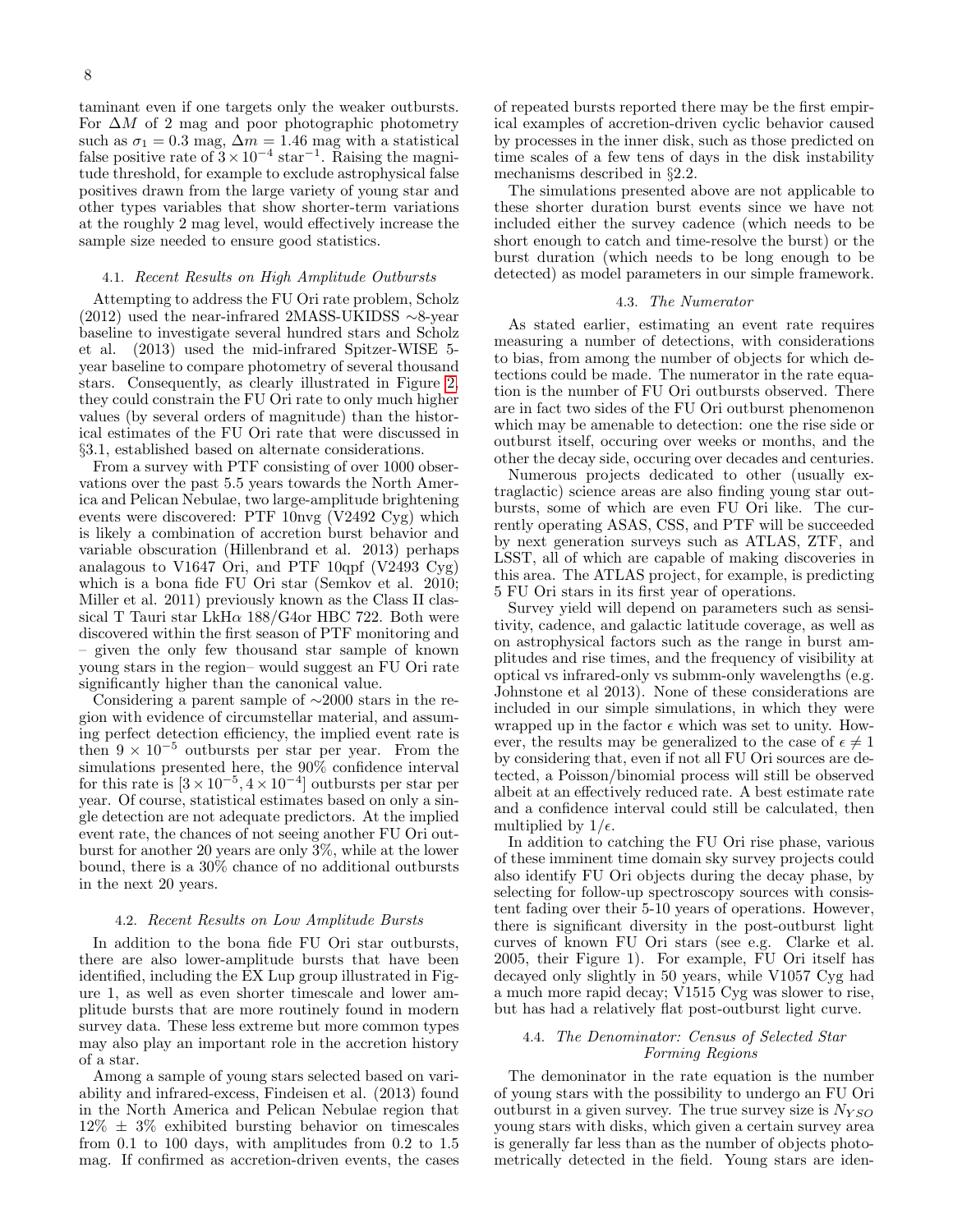tified via a variety of mechanisms associated with either stellar or circumstellar processes. Taken in isolation, none may not be 100% reliable indicators of membership in <1-3 Myr old star forming regions, but in combination they can lead to secure knowledge of the total size and identity of the targetted young stellar population.

The usually considered diagnostics of young T Tauri stars are: photometric variability, low excitation emission lines, presence of quick-burning lithium, infrared excess due to circumtellar dust, ultraviolet excess due to re-radiated accretion shocks, and x-rays from both accretion and stellar coronal activity. As the FU Ori phenomenon is driven by massive disks, only so-called Class-I and Class-II stars should be included in assessing survey statistics. This is a much easier scenario than other statistical problems such as the lifetime of disks where both the disked and non-disked populations must be thoroughly known, as well as the absolute source ages.

There has been great progress over the last decade in terms of census building in star-forming regions. However, the job is not complete – even for regions within only a few hundred parsecs of the Sun. Spitzer-identified (infrared excess) and Chandra-identified (x-ray) samples are incomplete, even in combination, in part because these were pointed missions. The recent availability of wide-field survey data from WISE (mid-infrared), 2MASS and UKIDSS (near-infrared), iPHAS/UVEX (optical), and GALEX (ultraviolet) can help fill in these census gaps near and in the galactic plane. Non-outburst photometric variability is also – after some decades of hiatus – again being used to identify young stars. GAIA results on kinematics will help define cluster and moving group membership for optically visible young stars.

### 5. DISCUSSION AND CONCLUSIONS

There are at present reasonable empirical constraints on the rate of occurence of phenomena such as M dwarf flares, novae, supernovae, and gamma ray bursts. Each can be quantified in terms of the number per year per square degree per magnitude interval. The young star FU Ori outbursts, however, which have luminosity increases between those of M dwarf flares and novae, are rare enough that only crude estimates exist for the number that occur within each young star disk lifetime. And

while the rate is a significant number, more meaningful would be knowledge of the distribution of time separation between FU Ori events during the first one to few Myr when the star first becomes visible as a self-luminous hydrostatically contracting object.

In this paper we have provided a simple framework for considering how well we might be able to constrain the rate of FU Ori outburst events. The method employs binomial statistics which are generally applicable to any phenomenon that can be treated as either occurring (e.g. an outburst is detected) or not occuring (no outburst is detected). In our presentation we have provided numbers based on a 90% measurement confidence requirement (a parameter of the statistical analysis that depends on the data actually obtained) with a 90% probability (a parameter which refers to having a representative sampling of the astrophysics), under the assumption that all outburst which occur are detected. Figures 2, 3, 4, and 5 illustrate the simulation results.

With the rigor specified above, empirically constraining the FU Ori outburst rate to a level of  $\lt$  $10^{-4}$   $M_{\odot}$  year<sup>-1</sup> requires >  $10^{5}$  young stars with disks to be monitored for  $> 1$  year, or  $> 10<sup>4</sup>$  such stars for > 10 years. Similarly, constraining the FU Ori outburst rate to  $< 10^{-5}$   $M_{\odot}$  year<sup>-1</sup> requires > 10<sup>5</sup> young stars with disks to be monitored for  $> 10$  years, or  $> 10<sup>4</sup>$  such stars for  $> 100$  years. Finally outburst rates  $< 10^{-6}$  M<sub>☉</sub> year<sup>-1</sup> could be probed if  $> 10^{6}$  young stars with disks were monitored for  $> 10$  years, or  $> 10^5$  such stars for  $> 100$  years. In any case, more than several 10<sup>4</sup> suitably disked young stars are needed in order to be on the linear parts of these scaling relations, given the likely range of true outburst rates. An extension of our calculation to shorter duration event types such as EX Lup / V1647 Ori or lower level bursts would require consideration of the survey cadence relative to the burst duration as additional model parameters.

Finally, we note that in order to estimate the true outburst rate, attention is needed not only to the numerator that reflects the number of actually detected outburst events, but to careful definition of the denominator, that is, the number of comparably aged young disked stars in the studied region.

#### REFERENCES

- Ábrahám, P., Kóspál, Á., Csizmadia, S., Kun, M., Moór, A., & Prusti, T., 2004 A&A, 428, 89.
- Armitage, P. J., Livio, M., & Pringle, J. E., 2001 MNRAS, 324, 705.
- Aspin, C., Barbieri, C., Boschi, F., Di Mille, F., Rampazzi, F., Reipurth, B., & Tsvetkov, M., 2006 AJ, 132, 1298.
- Aspin, C., Reipurth, B., Beck, T. L., Aldering, G., Doering, R. L., Hammel, H. B., Lynch, D. K., Meixner, M., Pecontal, E., Russell, R. W., Sitko, M. L., Thomas, R. C., & U, V., 2009 ApJ, 692, L67.
- Bae, J., Hartmann, L., Zhu, Z., & Nelson, R. P. 2014, ApJ, 795, 61
- Bell, K. R., & Lin, D. N. C., 1994 ApJ, 427, 987.
- Bell, K. R., Lin, D. N. C., Hartmann, L. W., & Kenyon, S. J., 1995 ApJ, 444, 376.
- Boley, A. C., Mejía, A. C., Durisen, R. H., Cai, K., Pickett, M. K., & D'Alessio, P., 2006 ApJ, 651, 517.
- Bonnell, I., & Bastien, P., 1992 ApJ, 401, L31.
- Carpenter, J. M., Hillenbrand, L. A., & Skrutskie, M. F. 2001 AJ, 121, 3160
- Carpenter, J. M., Hillenbrand, L. A., Skrutskie, M. F., & Meyer, M. R. 2002 AJ, 124, 1001
- Cederblad, S. 1946, Meddelanden fran Lunds Astronomiska Observatorium Serie II, 119, 1
- Clarke, C., Lodato, G., Melnikov, S. Y., & Ibrahimov, M. A. 2005, MNRAS, 361, 942
- Clarke, C. J., & Syer, D., 1996 MNRAS, 78, L23.
- Cody, A. M., & Hillenbrand, L. A. 2010 ApJS, 191, 389
- Cody, A. M., & Hillenbrand, L. A. 2011 ApJ, 741, 9
- Cody, A. M., Stauffer, J., Baglin, A., et al. 2014, AJ, 147, 82
- D'Angelo, C. R., & Spruit, H. C. 2010 MNRAS, 406, 1208
- D'Angelo, C. R., & Spruit, H. C. 2012 MNRAS, 420, 416
- Dunham, M. M., Vorobyov, E. I., & Arce, H. G. 2014, MNRAS, 444, 887
- Findeisen, K., Ph.D. Thesis, California Institute of Technology
- Findeisen, K., Hillenbrand, L., Ofek, E., et al. 2013, ApJ, 768, 93
- Findeisen, K., Cody, A. M., & Hillenbrand, L. 2015, ApJ, 798, 89
- Flaherty, K. M., & Muzerolle, J. 2010 ApJ, 719, 1733
- Flaherty, K. M., Muzerolle, J., Rieke, G., et al. 2012 ApJ, 748, 71
- Fuchs, B., Jahreiß, H., & Flynn, C., 2009 AJ, 137, 266.
- Goodson, A. P., & Winglee, R. M. 1999, ApJ, 524, 159
- Gramajo, L. V., Rodón, J. A., & Gómez, M. 2014, AJ, 147